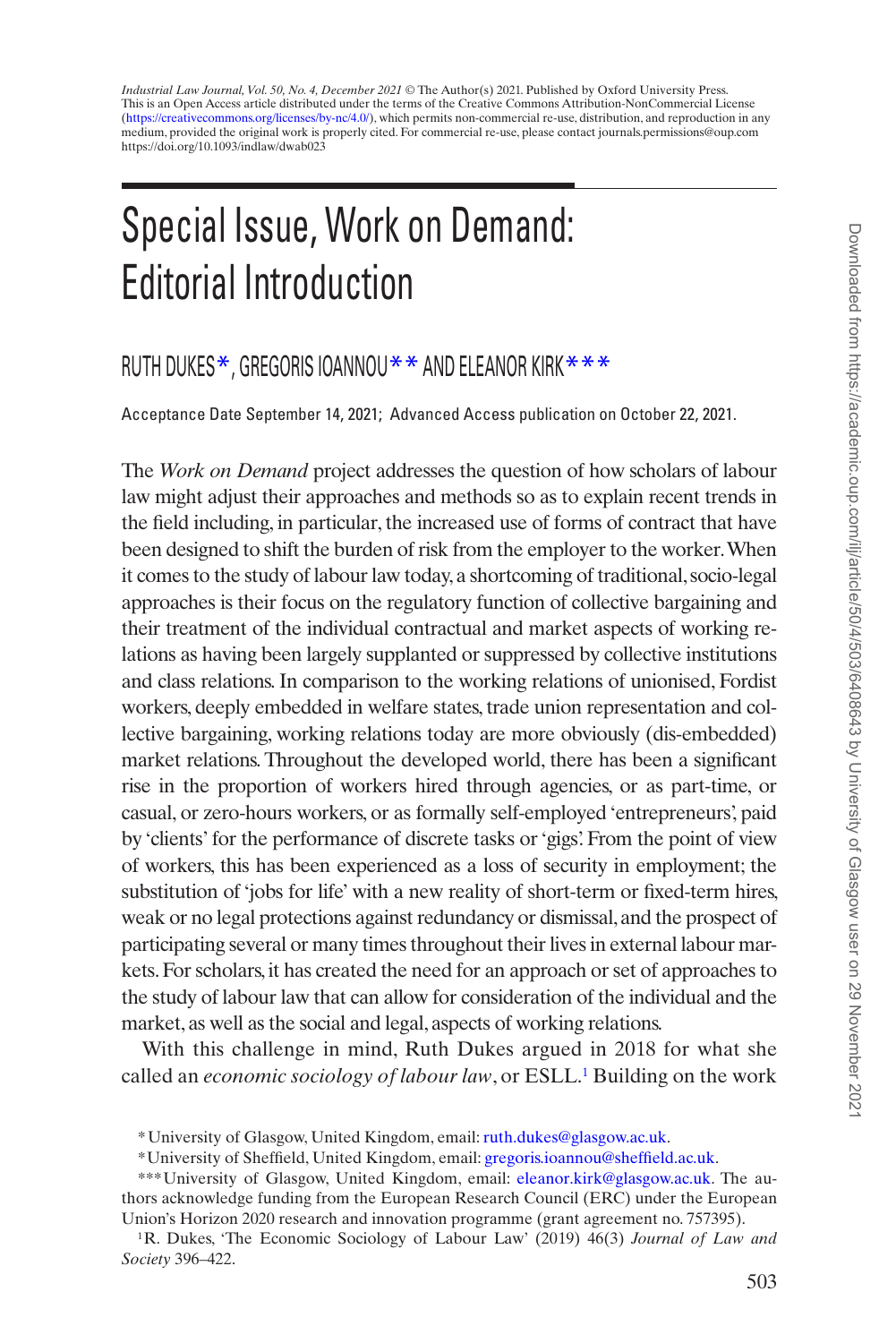## **Industrial Law Journal Volume 50**

of Max Weber, and of Wolfgang Streeck and Jens Beckert, she conceived of ESLL as comprising an economic sociological analysis of contracting for work at the micro level, with a kind of historical-institutionalist political economy.[2](#page-1-0) The political economy approach allows for analysis from a macro perspective of how collective interests and collective actions shape the operation of the economy in concrete historical conditions; of the role of the state and state law in shaping the economy and society, and the power relations that configure the capacity of different individuals and groups to do the same. Adapting and using Weber's notion of the *labour constitution* facilitates the mapping of the various 'contexts' within which contracting for work takes place and the understanding of these contexts in their legal, economic and social dimensions.

Each of the contributions to this special issue addresses these themes in one way or another.

The first deals with questions of race and the legal construction of labour markets. Diamond Ashiagbor adopts a long view to explore interconnections and continuities between, on the one hand, racial inequalities in contemporary labour markets and, on the other, the legacies of colonialism and racial distinctions in the evolution of the market economy. She argues highly persuasively that race, racism and the legacies of colonialism are central elements of the political economy of labour markets and, as such, deserving of labour law scholars' attention. Using a case study of the British labour market since 1945, Manoj Dias-Abey investigates the various ways in which migration can shape labour markets and vice versa, adding unfamiliar and important material to an otherwise well-known story. In doing so, he adopts a 'legal institutionalist' approach to the subject matter, well-suited he suggests to a place-sensitive study of particular labour markets and their regulation.

The third and fourth articles in this issue both investigate particular labour constitutions, seeking explanations of the legal, economic and social construction of the working relations governed by those constitutions. Gregoris Ioannou analyses the labour constitution of the tourism and catering sector in Greece. Since labour laws are universally applicable across the sector, how might we account for very significant variation in workers' terms and conditions? Not only labour market conditions and labour law

<span id="page-1-0"></span><sup>2</sup>See especially, M. Weber, *Economy and Society* in G. Roth and C. Wittig (eds) (Berkeley, CA: University of California Press, 1978); J. Beckert and W. Streeck, 'Economic Sociology and Political Economy: A Programmatic Perspective' (2008) *MPlfG Working Paper* 08/4.